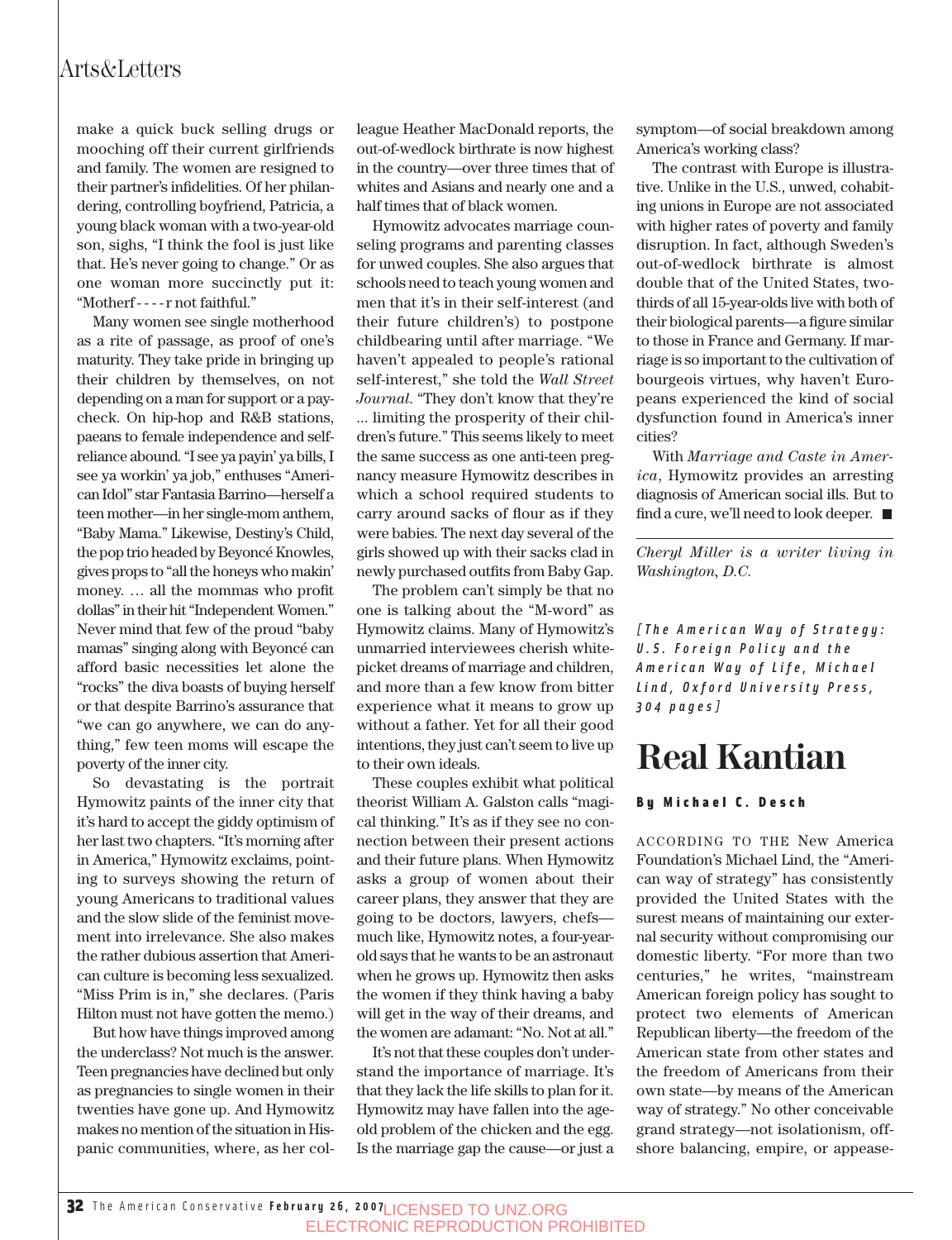ment—can square this circle, in his view. Not surprisingly, he concludes that, to the country's peril, George W. Bush has abandoned the American way of strategy, and future administrations would do well to return to it.

In Lind's account, America has managed to balance security and liberty through its unique synthesis of liberalism and realism. Liberalism establishes the objective of American grand strategy (to protect our domestic way of life via international co-operation), while realism, in the form of a shared hegemony established through a concert of great powers, is the instrument through which the United States can remain secure without becoming a "garrison state." Lind's argument is hard to categorize: it is a mixture of Wilsonian idealism and hard-headed power politics.

Lind is not the only one trying to synthesize realism and liberalism these days. Writers like Charles Krauthammer ("democratic realism") and Francis Fukuyama ("realistic Wilsonianism") also seek to marry these two very disparate approaches by arguing that American power can be used to spread democracy around the world. Even some liberals like Hillary Clinton now want to blend realism and liberalism in their post-Bush grand strategy. It seems as if everyone is some sort of realist now.

But what makes Lind's approach so interesting is that his particular synthesis is similar to the system laid out by the 18th-century Prussian philosopher Immanuel Kant in his seminal treatise, "Perpetual Peace." To characterize Lind as a Kantian is not, by any means, to dismiss his argument out of hand. Kant was a very subtle thinker whose influence spans both modern liberalism and modern realism.

Most of us, and apparently Lind himself, regard Kant as the wellspring of what Lind rightly dismisses as "democratic revolutionism": the notion that the United States will make itself more secure simply by spreading democracy around the world, either unilaterally and by force or multilaterally and through diplomacy. The truth is that Kant was no partisan of democracy. He regarded it as a dangerous and unstable system of government. Kant's preferred political system was republicanism, in which sovereign states whose authority was divided between executive and legislative branches of government on a domestic level co-operated with other states on an international level.

Kant's system of perpetual peace is compatible with some types of modern realism. He argued, for example, that balance-of-power dynamics would play a key role in making international republicanism viable. Indeed, anyone who doubts Kant's influence on modern realism should read Kenneth Waltz's 1962 essay on Kant to understand how significantly Kant influenced Waltz's seminal realist work, *Theory of International Politics*.

Lind shares with Kant more than just an affinity for republicanism and some tenets of realism. Like Kant, he thinks that an anarchic international system is extremely dangerous. "It is futile to expect freedom and democracy to survive unimpaired, if they survive at all, in prolonged conditions of acute national danger," Lind writes.

Lind also believes that the grave peril of an unregulated international system will motivate the United States to eventually exit the international Hobbesian state of nature: "The only certain way to preserve civil liberties in the United States is to make … moments of peril rare, and that can only be done by promoting a less dangerous international environment."

Furthermore, Lind offers a republican solution that, if implemented, could provide us with perpetual peace. Kant proposed a "republican league" as the basis for global republicanism. Similarly, Lind advocates a republican great power concert. "The purpose of a great power concert," Lind maintains, almost channeling

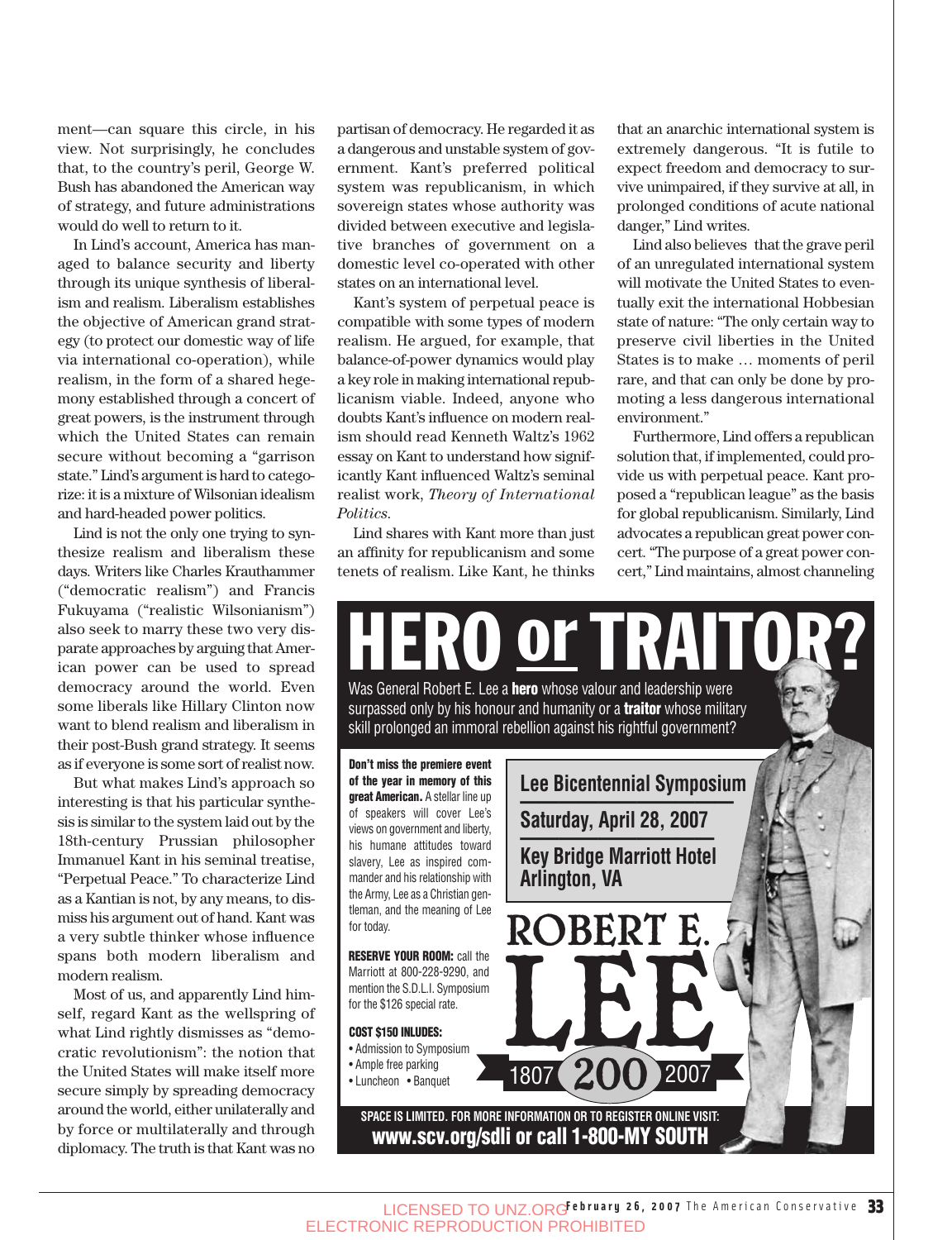#### Arts&Letters

Kant, "is not to produce liberty, democracy, and the rule of law in every country, but to provide every country with the shared public good of peace and basic order, so that the need to prepare for war does not impair the ability of particular nations to establish liberty, democracy, and the rule of law by their own efforts inside their own borders."

Lind's neo-Kantian system stands or falls with two key propositions. The first proposition is that the only way to reconcile domestic liberty with international security is to replace anarchy with hegemony. Unless the United States reduces the external threats it faces, it cannot preserve its internal freedoms. The second proposition is that enough great powers will see the merit in such a system that they will come together voluntarily to impose order internationally. Unlike the unilateral hegemony that Bush and his neoconservative allies advocate, Lind envisions a collective hegemony that will provide peace and security.

Both of these propositions are debatable. Like Kant before him, Lind overstates the danger that international anarchy poses to the great powers. As Thomas Hobbes, the most influential theorist of the political consequences of anarchy, pointed out in *Leviathan*, life in the state of nature is very different for individuals and states. For the former, it is a matter of life and death to sign the social contract and get out of it. For the latter, it is more often a matter of convenience.

Lind also suggests that whereas the Atlantic and Pacific Oceans once reliably protected the United States from attack, in today's world of airplanes and missiles, the United States is now as vulnerable to devastating attack as if its enemies were right next door. This, however, ignores the fact that America's own bombers and missiles, many of which are equipped with nuclear bombs and warheads, deter attacks from other great powers. Distance, as Lind claims, may no longer afford the protection it once did. But the same technologies that make us vulnerable to other great powers also make it possible to protect ourselves from them through mutual deterrence.

Lind admits that the United States can probably defend itself against all comers but fears that it can only do so at the cost of its domestic liberty. It's true, as he says, that war and preparation for war have eroded domestic liberty in the past. But such erosion is not inevitable. For example, nuclear weapons, among the most devastating engines of war known to man, are also among the cheapest and least manpower-intensive parts of modern great power arsenals. The U.S. spends a mere 13 percent of its defense budget on its nuclear deterrent and for that relatively small sum has purchased nearly absolute security against attack from other great powers.

Of course, the United States cannot use its nuclear arsenal to protect all of its interests abroad. But it doesn't need to rely solely on conventional military forces to protect them either. It can, for example, depend upon the international system's inherent balancing dynamics to protect many of its interests. If those balancing dynamics fail to operate, as they do on occasion, America, like Britain in the 19th century, can intervene from beyond the horizon using limited military power to re-establish the international balance of power in its favor without having to curtail civil liberties at home. It is not inevitable, therefore, that under conditions of international anarchy, America will become a garrison state unless it joins a great power concert.

Lind characterizes his concert as "an alliance without permanent enemy." But such a view neglects the role of a common threat in facilitating great power co-operation. Indeed, alliances have seldom operated without one. The United States, Great Britain, and the Soviet Union co-operated reasonably well against Nazi Germany during the Second World War. But with Germany's defeat, that cooperation quickly broke down. Similarly, in the face of the Soviet threat, the United States and its allies in Europe achieved remarkable unity. That unity, however, did not survive the Cold War's end, as America discovered in 2003 during the Iraq War.

Since he has written a book about Alexander Hamilton, Lind, not surprisingly, is much taken with the American Federalists. In fact, to undergird his argument that the great powers will find a concert to be in their mutual interest, he employs the logic of Hamilton's arguments in *The Federalist Papers* for a stronger union among the 13 colonies. It is true that part of Hamilton's rationale for greater unity of the states was to avoid conflict among them, but Lind ignores the role, identified by John Jay in "Federalist No. 3" and "Federalist No. 4," that the threat from other great powers played in forging this union.

Lind expects that his great power concert will provide order and stability—what economists refer to as "public goods." But ironically, the great power co-operation that Lind assumes will be part of the foundation of his concert can only come about if one hegemonic power is willing to bear a disproportionate share of the concert's costs.

In the end, Lind admits that there is one area of the world where his great power concert will not work: the Middle East. The region's plethora of radical states, enduring rivalries, and deep distrust of America make Lind think that a strategy of offshore balancing is the United States' optimal approach there. But given that the same is true of many other areas of the world, why not embrace that strategy globally, as realists like Christopher Layne, John Mearsheimer, and Stephen Walt have long advocated? Moreover, if America's international interests and domestic liberty are fully compatible with a strategy of offshore balancing in such an important area as the Middle East, the logic of Lind's argument that we need a different strategy for the rest of the world seems less compelling.  $\blacksquare$ 

*Michael C. Desch is Professor and Robert M. Gates Chair in Intelligence and National Security Decisionmaking at the George Bush School of Government and Public Service, Texas A&M University.*